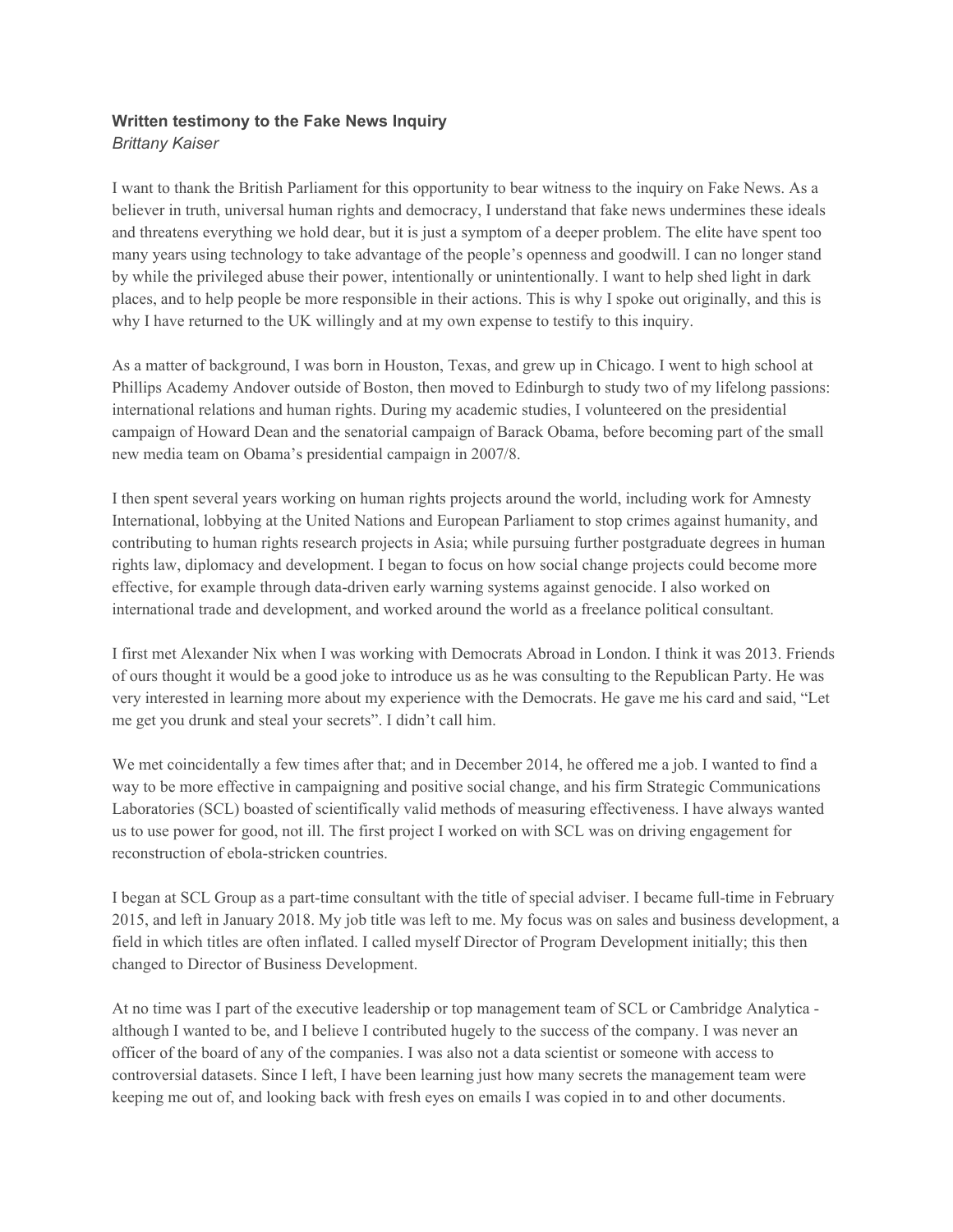My job at Cambridge Analytica was primarily to meet potential clients, hear what they wanted and required, and brief the operations team in order to produce a sales proposal, often under the guidance of senior managers and executives like CEO Alexander Nix, CFO/COO Julian Wheatland, and Chief Data Officer Alex Tayler. I had access to company materials on products and services, account management, and to potential and current clients.

My testimony here is informed by what I witnessed and experienced during my time at Cambridge Analytica and SCL, and materials I worked on or was copied in to. When I originally spoke to The Guardian in March 2018, I provided relevant materials from my Cambridge Analytica inbox. I was locked out of my files, but later found an offline copy of my SCL inbox with further materials.

I would now like to submit the following specific testimony and supporting packages of evidence:

#### **Brexit, UKIP & Eldon Insurance**

Cambridge Analytica was initially engaged with Arron Banks, Andy Wigmore and Matthew Richardson to design parallel proposals for Leave.EU, GoSkippy/Eldon Insurance and the UK Independence Party. I was asked by Nix and Wheatland to take the lead on contract negotiations. I believe this is because, as upper class Brits, they did not want to front up the deal with him themselves. Banks was excited to discover my background with the Obama campaign.

Over a period of five months, we undertook both meetings and work at the Bristol headquarters of Eldon Insurance, the SCL Group offices in Mayfair, and the Leave.EU London offices in Millbank Tower, as well as a press launch and media engagements. Our work for UKIP/Leave.EU was never reported to the Electoral Commission by the party, the campaign, or our company.

At the time, I didn't see anything wrong in what was being proposed. I am not a data lawyer or an expert in UK elections law; and we included caveats in our proposals about requiring legal advice before proceeding with some elements of the project. Arron Banks said, "It's my data" – it seemed natural that he would use it across his initiatives. I was also reassured by a legal opinion arranged by former UKIP party secretary Matthew Richardson from Philip Coppel QC to UKIP and Cambridge Analytica, an opinion which Richardson co-signed in a manner which seems somewhat unorthodox in retrospect. I am providing this document now to Parliament.

In hindsight, I now think that there is reason to believe that misuse of data was rife amongst the businesses and campaigns of Arron Banks. If the personal data of UK citizens who just wanted to buy car insurance was used by GoSkippy and Eldon Insurance for political purposes, as may have been the case, people clearly did not opt in for their data to be used in this way by Leave.EU. I have similar concerns about whether UKIP members consented to the use of their data.

For example, I went to Bristol with a senior data scientist to spend the day with the Leave.Eu team. We started the work day by presenting to the heads of every department (social media, call center, IT/data, creative, events) to show them how Cambridge Analytica uses data and would be supporting the Leave.Eu campaign. After the general presentation we went to work with each department to assess which kinds of data they had,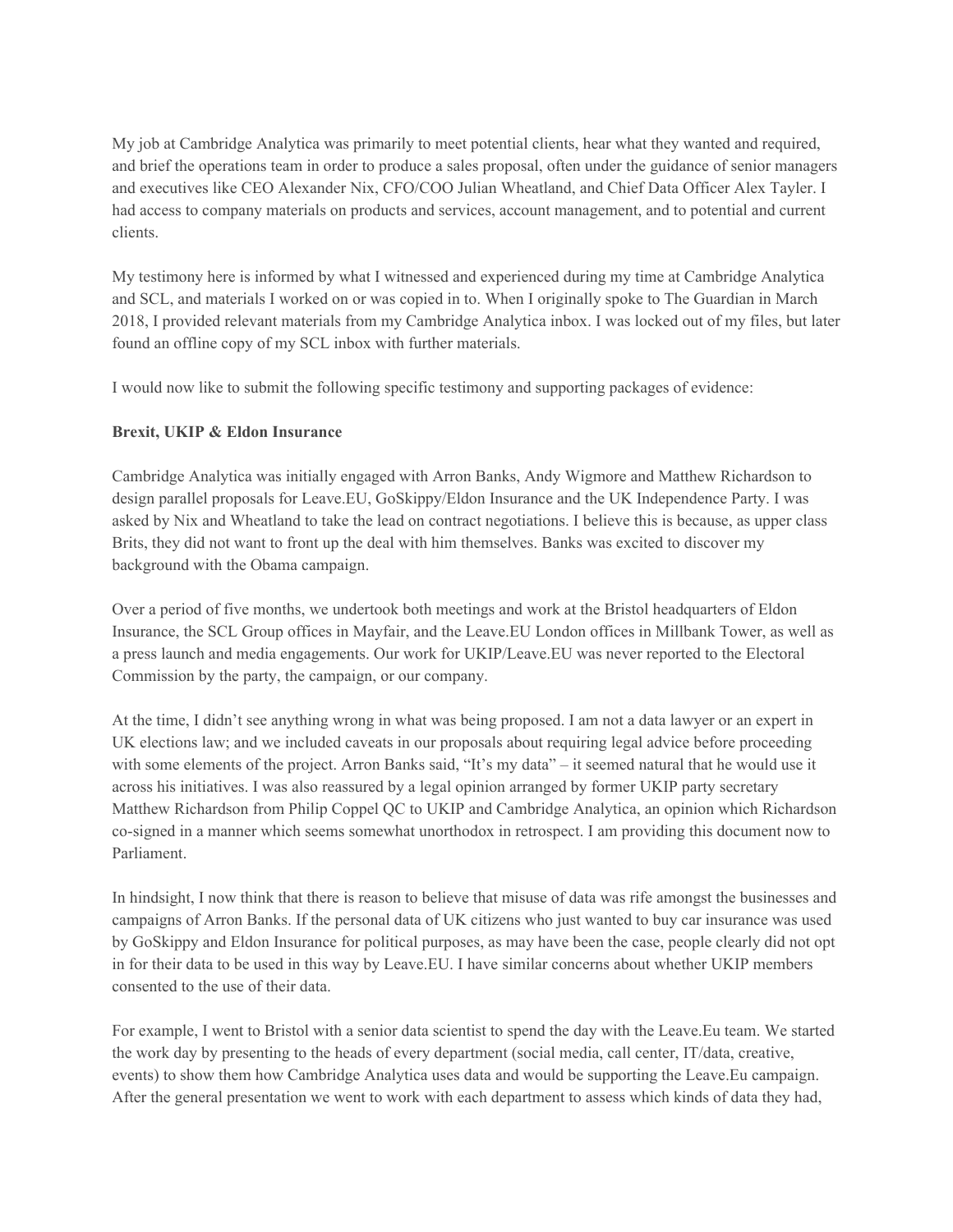how they were being used and what kinds of capacity the team possessed. When we were with the call center team, we enquired on the databases being used for the calls, which I was told were from the insurance company. It seemed to me that the datasets and the staff were being used for Eldon/GoSkippy Insurance as well as Leave.eu in parallel.

Arron Banks refused to pay our phase 1 bill of £41,500 for work undertaken, despite what I was told by Julian Wheatland was a firm commitment by Leave.EU chief executive and Banks associate Liz Bilney to do so. I have no memory of seeing or hearing about the invoice later sent to UKIP for this work, which has recently been revealed in the media. I understand that Banks made a donation of £42,000 to UKIP a week before the referendum vote, perhaps to tidy things up. But I had and have no evidence around this; and I understand that no payment was ever made to Cambridge Analytica by UKIP. To the best of my knowledge, our work with UKIP and Leave.EU never made it into any report to the Electoral Commission.

Finally, I was recently made aware of a data company set up by Arron Banks called "Big Data Dolphins", soon after he ceased negotiations with Cambridge Analytica and declined to pay our phase 1 bill.

This company has reportedly worked with a data science team at the University of Mississippi (Ole Miss). If the Mississippi team has held or processed UK citizens' data in the US, I believe that is likely to be a criminal offence; although it is for the empowered authorities to pursue any such question and secure the associated evidence.

In retrospect, based on what I now know, I believe that Arron Banks and Andy Wigmore have serious questions to answer. They should perhaps themselves be summoned to testify before Parliament. I do not believe Banks's written evidence to this inquiry is a full account of what happened. I also hope that evidence can be preserved.

I am submitting the following supporting materials on Brexit to the inquiry:

- 1. GoSkippy Proposal and supporting emails
	- a. GoSkippy original proposal document
	- b. GoSkippy1 email thread regarding scheduling a follow up meeting at Leave.EU offices in Bristol, where I write on January 8, 2016: *"I recall before the holidays we spoke about Aaron being available in Bristol next week on Wednesday and Thursday the 13/14. Are these dates still a possibility? My team does not mind coming down to Bristol as we have pending meetings with other members of the Leave.EU teams as well as GoSkippy departments."*
- 2. Phase 1 & 2 Leave.EU Proposal and supporting emails
	- a. See Leave.EU original proposal outlining Phase 1 & Phase 2 work streams
	- b. See Leave.EU follow up proposal, following a request from Banks to combine/correlate work streams with Eldon Insurance and UKIP
	- c. Email **Leave1** dated Dec 5, 2015, from Julian Wheatland to Liz Bilney, confirming Arron Banks and Leave.EU's intent to have Cambridge Analytica create a joint data program for Leave.EU, UKIP and the insurance company, as well as to initiate a fundraising program: "*Thanks for coming into see us yesterday – it was a pleasure to meet you and it sounds like we are on the right track. As we discussed, we will make sure that the Target Audience*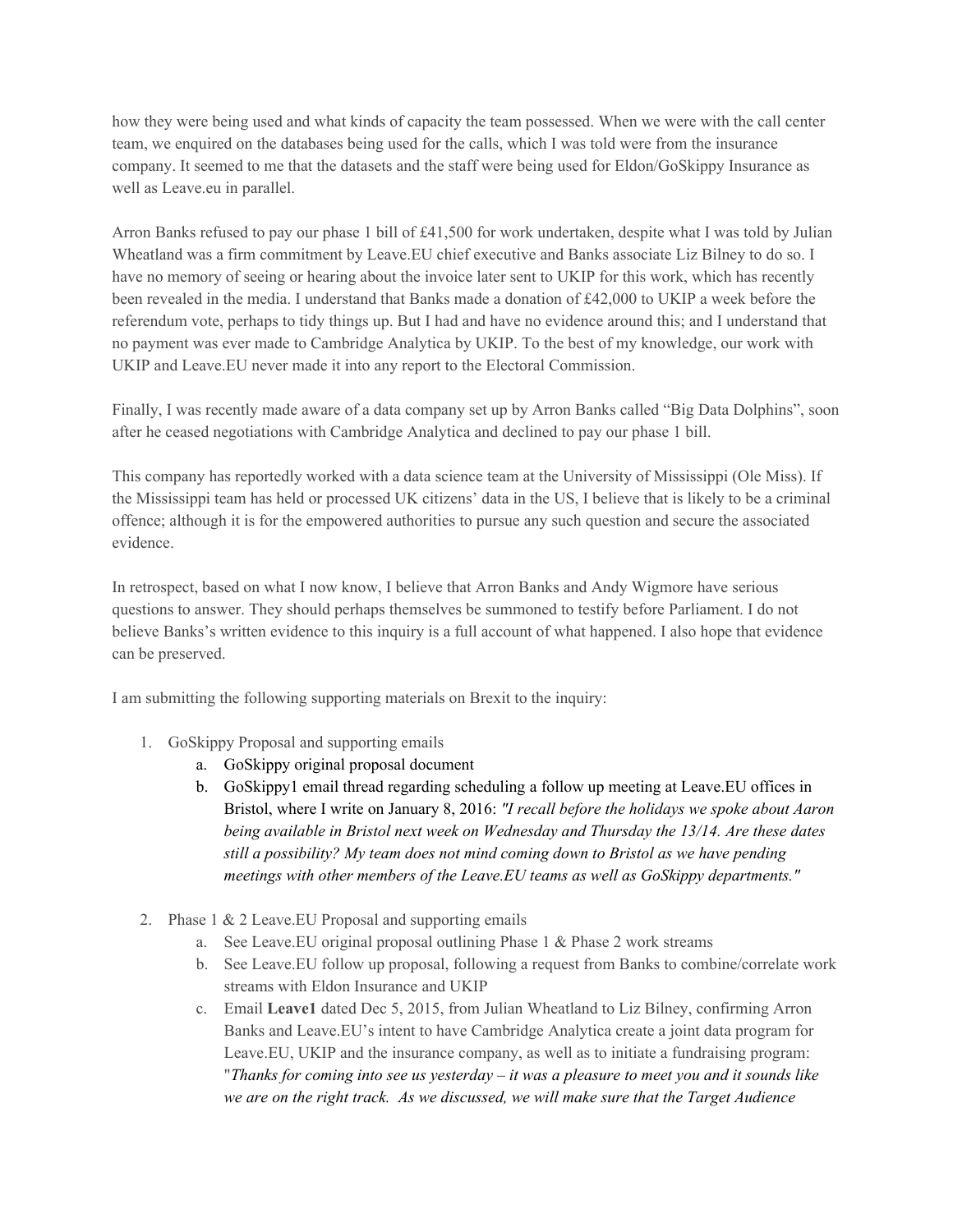*Analysis (TAA) suits the purposes of Leave as well as UKIP and we will try to seed some questions into the survey that will help inform future study of insurance risk profiling. Once we have completed the TAA and matched it to the Experian data we will be in a position to start microtargeting and, at that time, we would propose that we start digital outreach and a program of voter engagement and fundraising. However, following our discussion yesterday on the way you are using Facebook (and chatting it over with our Head of Digital Marketing afterwards), it occurred to me that you may like us to take over you current list-building activity in the interim. From what you've said, I'm certain we could improve the effectiveness and yield from current activities and that would give us a stronger base for the fundraising programme in the New Year."*

- d. Email **Leave2**, I write to confirm with Julian Wheatland that our budget is approved by Leave.EU as follows: *"In your last full chats with Liz, she said the budget was approved and we were awaiting approval for the payment schedule, etc, is that correct? Anyhow, would you like me to contact Frances, whom I've been liaising with on Aaron's schedule, to get something in the calendar for the week of January 4th?"* His response is *"Yes that's correct and yes please."*
- e. Email thread **Leave3**, Pierre Shepard, Leave.EU Head of Research, writes to Cambridge Analytica on Dec 11, 2015 to ask when we will have demographic data available for their usage: *"could you give me an indication of when we we will have some demographic data. I was under the impression that it would not be for a while, but I've been informed otherwise.*" After our team liaising with Leave.EU back and forth, he confirms that some access has been given to campaign materials and/or data: *"I've spoken to Andy in graphics. As far as he can tell, you have all the information/access you need. Please advise on where to go from here. Brittany and David, do you still plan to come next week?"*
- f. Email thread **Leave4** from Ian Warren at Election Data, as a consultant to Leave.EU sharing election data and insights with Cambridge Analytica as part of the Leave.EU team: *"Please find attached the first of five reports on the Labour vote. As you will see the report includes detailed analysis of demographic characteristics and political behaviour. There is an Executive Summary at the beginning if the full report is too long to consume. This first report is one of five I will produce:*
	- *1. Blue collar working households (attached)*
	- *2. Struggling, financially strapped households*
	- *3. Young, metropolitan liberals*
	- *4. Current students*
	- *5. Ethnic minorities*

*Each of these groups have distinct demographic characteristics, personality traits and political behaviours. They will require subtly different messaging as a result. Julian and the team at Cambridge and I had a productive meeting in London before Christmas and I hope this report will start to flesh this out."*

g. Please see document titled **"Labour vote briefing 1/5"** shared with Cambridge Analytica and Leave.EU on January 6, 2016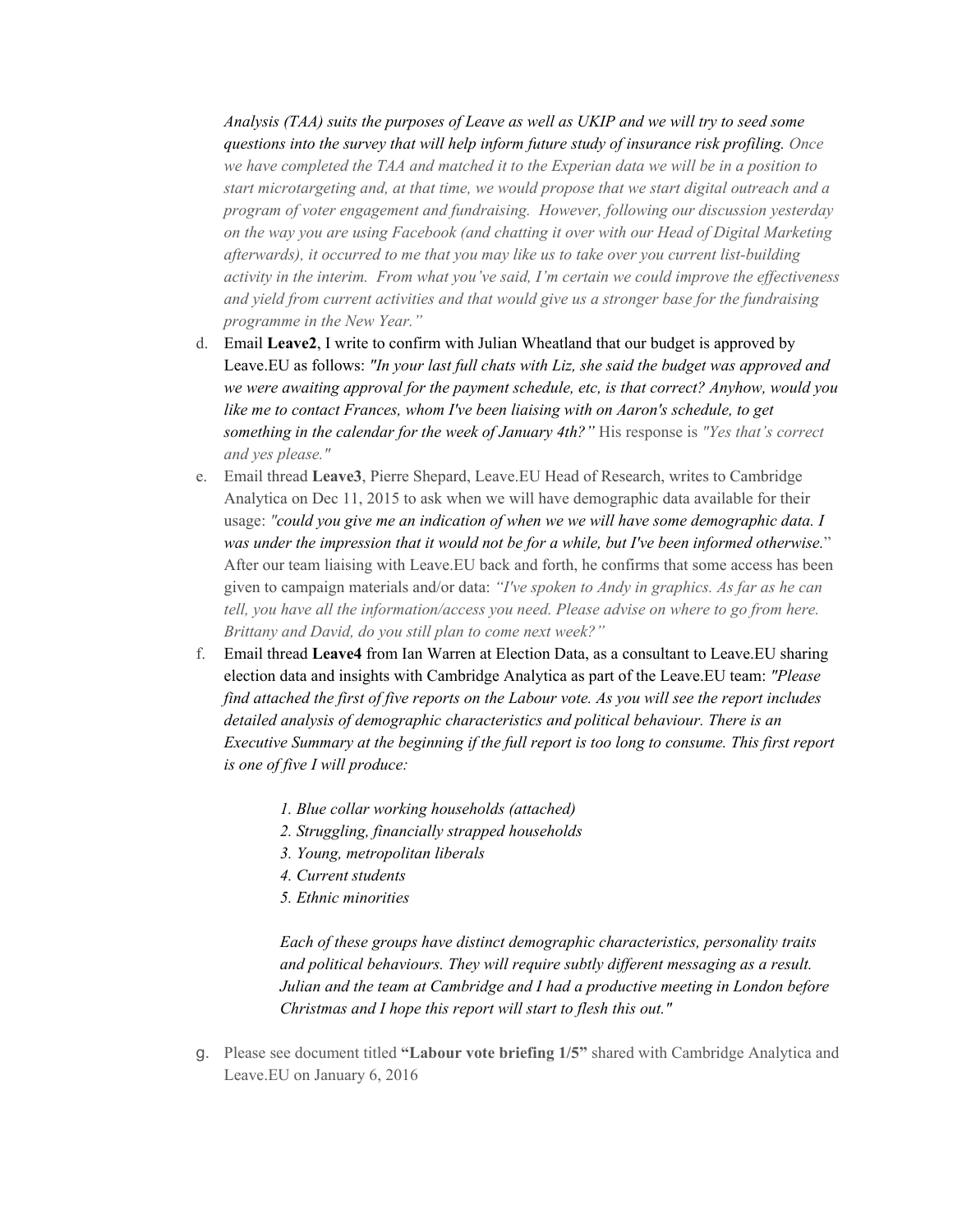- h. Please see document titled **"Labour vote briefing 2/5"** shared with Cambridge Analytica and Leave.EU on January 8, 2016
- 3. UKIP rebranding proposal and supporting emails:
	- a. Please see UKIP rebranding proposal
	- b. Email **UKIP1** dated Nov 27 2015 Confirmation that we have analyzed the UKIP membership dataset and are working on a proposal to include the appending of commercial data for further insights these members.
	- c. Email **UKIP2**: An email exchange between myself and Leave.EU leadership confirming our time at Bristol HQ of Eldon Insurance/Leave.EU to assess data sources and campaign capacity.
	- d. Email **UKIP3** dated Dec 7, 2015, reconfirming the analyzing of UKIP's membership data, and the party using the results in presentations: *"Here is a presentation that was given to UKIP's NEC about the results from the survey which David analysed. John Gill, the party's press director sent it over from a conversation we were having."*
	- e. UKIP Doc1 Please see presentation from late October 2015 by Matthew Goodwin, Paul Whiteley and Harold Clarke, forwarded by John Gill, UKIP official, based on the analysis done by Cambridge Analytica on UKIP membership and survey data.
- 4. Legal opinion from Philip Coppel QC and Matthew Richardson to UKIP and Cambridge Analytica

## 1. **Facebook data issues**

I am not a data scientist, and I never handled Cambridge Analytica's data models or any significant datasets myself. I have been shocked by the testimony to this committee on this topic and the growing number of reports about how Facebook data was abused by Alexander Kogan, Global Science Research and Cambridge Analytica without users' consent, and even more shocked about Facebook's own failures to protect their users' data.

I only heard through the media about the specifics of the Facebook research project undertaken in 2014 by Alexander Kogan, both through an initial Guardian article in December 2015 and through the most recent revelations. The research took place before I joined SCL, and I never met Kogan. I can answer questions on this topic but have no special knowledge of the datasets or their acquisition.

I can say that I was concerned about what I read in the media in 2015, and was assured by company executives in January that they had taken appropriate action to comply with the law and contractual requirements, including deleting all Facebook data. But it's important also to emphasise that during most of my time at Cambridge Analytica, the culture and assumptions of the firm and the wider data brokerage and ad tech industries within which it operated were a bit "Wild West", with citizens' data being scraped, resold and modelled willy-nilly. I have gained further understanding and perspective on these issues in recent weeks. I do believe I have evidence of CA obtaining, retaining and using these datasets, seemingly in contravention of legal obligations.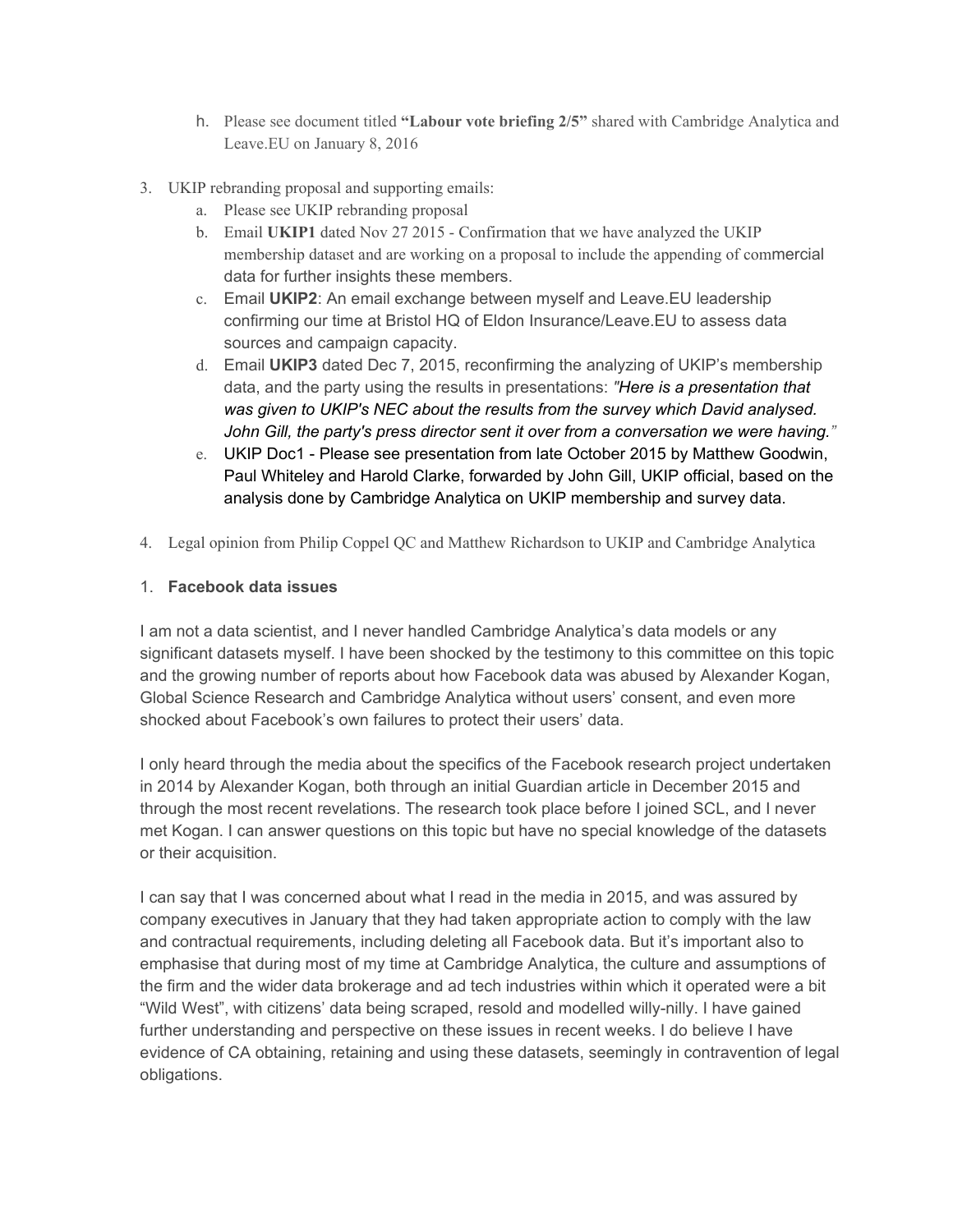This is why I launched the #OwnYourData campaign at the start of April, challenging Mark Zuckerberg to alter Facebook's terms of service to give users more rights over the use and monetisation of their own data. The petition I started for the campaign on Change.org now has 147,000 signatures. We have asked Zuckerberg to respond by 30<sup>th</sup> April. I would encourage the Select Committee to ask Facebook's CTO Mike Schroepfer about these issues, and am happy to provide further briefing and a list of suggested questions.

I want to address a few specific details about Facebook data issues:

- a) Access to Facebook data was a part of Cambridge Analytica's sales and marketing "pitch" to commercial, political and defence clients throughout my time at the company – even after the request from Facebook to delete the data.
- b) I never had access to the Kogan/GSR dataset on 87 million friends, or to any other sophisticated Facebook dataset; I how it had been acquired, and I was told by company leadership that Cambridge Analytica was complying with the law and with Facebook's requirements at all times.
- c) In May 2015, Cambridge Analytica's current Chief Data Officer asked for me and two other colleagues to look through a list of Facebook groups and choose 500 of them to receive data related to the people who had liked those groups. I was told this was oneof our last chances to get Facebook data. I believe now that this is later than the publicly stated date of April 2015 when the API loophole was announced to be closed.]
- d) As I told *The Guardian* in March 2018, I was forwarded emails between CA's Chief Data Officer and Facebook in December 2015 and January 2016. Facebook asked if we still possessed the Kogan/GSR datasets; our CDO confirmed that we did; Facebook asked for them – and any models derived from these datasets – to be destroyed. The CDO then told Facebook that the data had been deleted. Following statements from former CA employees, I am now asking questions about whether this was the case.
- e) I have since found another email dating from March 2016 in which another of our senior data scientists confirmed in writing that we were using some Facebook likes for modeling, two months after we confirmed that these data were deleted.
- f) I should emphasise that the Kogan/GSR datasets and questionnaires were not the only Facebook-connected questionnaires and datasets which Cambridge Analytica used. I am aware in a general sense of a wide range of surveys which were done by CA or its partners, usually with a Facebook login – for example, the "sex compass" quiz. I do not know the specifics of these surveys or how the data was acquired or processed. But I believe it is almost certain that the number of Facebook users whose data was compromised through routes similar to that used by Kogan is much greater than 87 million; and that both Cambridge Analytica and other unconnected companies and campaigns were involved in these activities.

## Documents include:

- 1. Email requests
- 2. Attachment of group lists
- 3. Attachment of chosen groups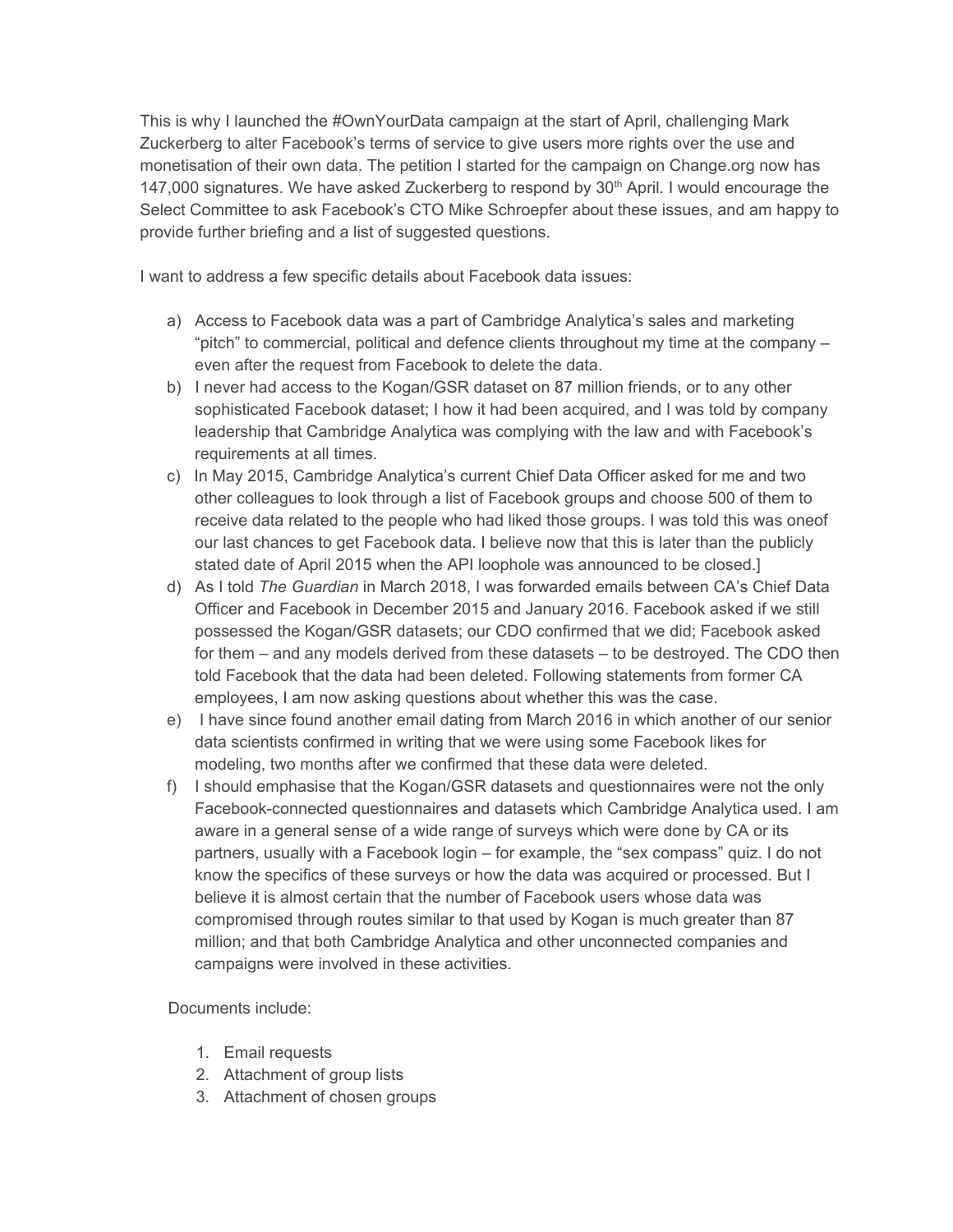- 4. Email correspondence in response to Facebook's notice of the need to delete data
- 5. Email correspondence confirming we still use facebook likes for modeling

## **Nigeria campaign**

There have been various reports regarding a short communications project undertaken in Nigeria in 2015 in support of Goodluck Jonathan and in opposition to the candidacy of Muhamadu Bukhari. I was involved in securing this contract for the SCL Group and liaising with the client in the beginning of the engagement, and in a specific part of the project with lawyers highlighting historic human rights abuses. I never visited Nigeria during this project. I am submitting the campaign portfolio of all materials produced and used in this Cambridge Analytica campaign in Nigeria.

My only other involvement was in response to a specific and persistent request from the client, for opposition research services which I understood Cambridge Analytica did not themselves provide. At the client's request, I made additional inquiries, identified a suitable research company which might be able to deliver effective opposition research, and introduced the client to them. Contrary to some media reports, this company was not called Black Cube. There was then one meeting between Cambridge Analytica staff and representatives of that company. I should emphasise that opposition research is a fairly standard part of political campaigns in most countries, and is often conducted by people with backgrounds in government service.

Documentation:

NIS Campaign portfolio - images, videos and press articles in full

# **Breitbart data**

In reviewing the events around the Brexit campaign, I was recently reminded of the fact that the Breitbart media platform had a UK channel, "Breitbart London", in which UKIP-linked figures played key roles. One of Cambridge Analytica's competitive advantages in the US marketplace in 2016, and a key part of our pitch to Republican clients, was that we had secured exclusive rights to resell Breitbart engagement data. This meant that we had at least some access to what tens of millions of Americans were reading on Breitbart, and could feed this data into our campaign models to help predict resonant issues - and to influence behaviour. Breitbart became one of the biggest media platforms in the US in 2016, and its stories often went viral on Facebook.

I am not aware of any such agreement or data sharing in relation to Breitbart London, but it would be interesting to know if our US data tracking tags were in place on that UK channel, and whether any data about what stories British people were reading on Breitbart or other websites ever made their way to Leave campaigns.

Documentation:

· Breitbart data email